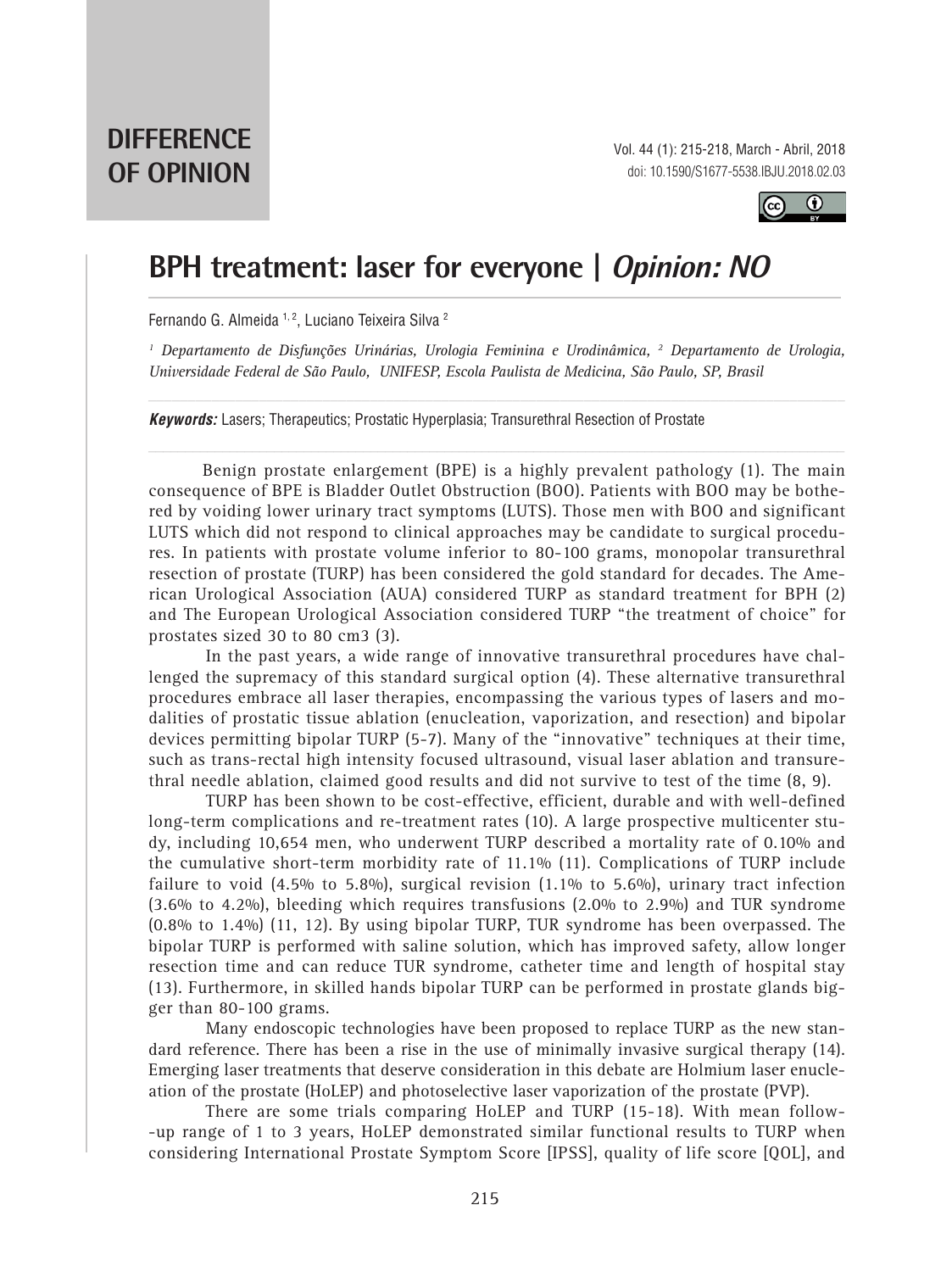maximum flow rate [Qmax]. However, Ho-LEP operation time was significantly longer in all trials with almost twice the time of TURP in one trial (15). On the other hand, HoLEP can be used as an alternative to open prostatectomy in large prostates (19). It has been demonstrated that HoLEP presented similar functional results, reduced catheterization time, hospital stay, and less blood loss than open prostatectomy for large prostates treatment in two years follow-up (20). Catheter duration, hospital-stay and blood loss were in favour of HoLEP in two meta-analysis (12, 21). Urgency symptoms were more pronounced after HoLEP compared to TURP in one meta-analysis (5.6 vs. 2.2%) (12). Bladder injury during morcellation and postponed morcellation due to equipment failure are reported complications with HoLEP.

The learning curve with HoLEP is a great challenge. Shah et al. described the learning curve of approximately 50 cases (22). Cost is another important issue, particularly in developing countries. The increase in costs are related to the requirement of specific 100W laser, fibers and morcellator need for HoLEP.

Photoselective laser vaporization of the prostate (PVP) uses 532-nm lasers (80- W potassium-titanyl-phosphate [KTP], GreenLight, AMS, Minnetonka, MN) or 120-W lithium borate (LBO) and GreenLight XPS 180W (GL-XPS) (23). It was initially proposed as an alternative to TURP in anticoagulated patients. As opposed to HoLEP, the learning curve of PVP is shorter (24). One inherent limitation of PVP is the absence of tissue diagnosis.

Horasanli et al. showed that immediate outcomes were significantly better in PVP than TURP with reduced time of postoperative catheterization  $(3.9 \pm 1.2)$  days and  $1.7\pm0.8$  days, P<0.05) and shorter length of stay  $(4.8 \pm 1.2)$  days versus  $2 \pm 0.7$  days, P<0.05). On the other hand, functional improvement (IPSS, Qmax and post-void residual) was significantly worst in PVP, even with shorter follow-up. Operating room times were also significantly longer for PVP (87 vs. 51 minutes) (25). A meta-analysis showed increased dysuria comparing PVP, M-TURP and B-TURP (8.5% vs. 0.8% vs. 0%) and increased postoperative urinary tract infections comparing PVP, M-TURP and B-TURP (12% vs. 4.1 vs. 2.6%) (12). We observe that dysuria may be a significant problem in some patients submitted to green laser surgery. Such problem is minimized in trials, but it is a very common bothering complain and sometimes may last for over three months.

In a randomized controlled trial comparing PVP and open prostatectomy in large glands (average 93 vs. 96mL), surgical room times were significantly longer for PVP (80 vs. 50 minutes) with similar Qmax and IPSS scores, but inferior QOL score in those patients submitted to PVP at the 18-month follow-up (26). Similarly to HoLEP, cost is an issue for PVP/GreenLight laser. Lasers devices are very expensive and fibers are disposable. There are no other usages for this equipment. A trial published on Indian Journal of Urology in 2009, consider that lasers are unreasonable for treatment of BPH, particularly in developing countries, due to costs, unproven long-term durability, steep learning curve and lack of advantages over TURP (27).

We agree with Ahyai et al. (12) that the individual patient's clinical profile should be carefully assessed to identify the most appropriate transurethral technique to manage BOO. Lasers are not appropriate to all patients. There is not single approach for everyone, but a specific patient for each approach. None of the above mentioned therapies are adequate to everyone. We believe that urologists managing symptomatic BPE should be familiar with all above described techniques to be able to judge the best option for each patient. Thus, the surgical approach should be planned based on patient's performance status, use of anticoagulants, prostate volume, personal expectations and surgeon experience.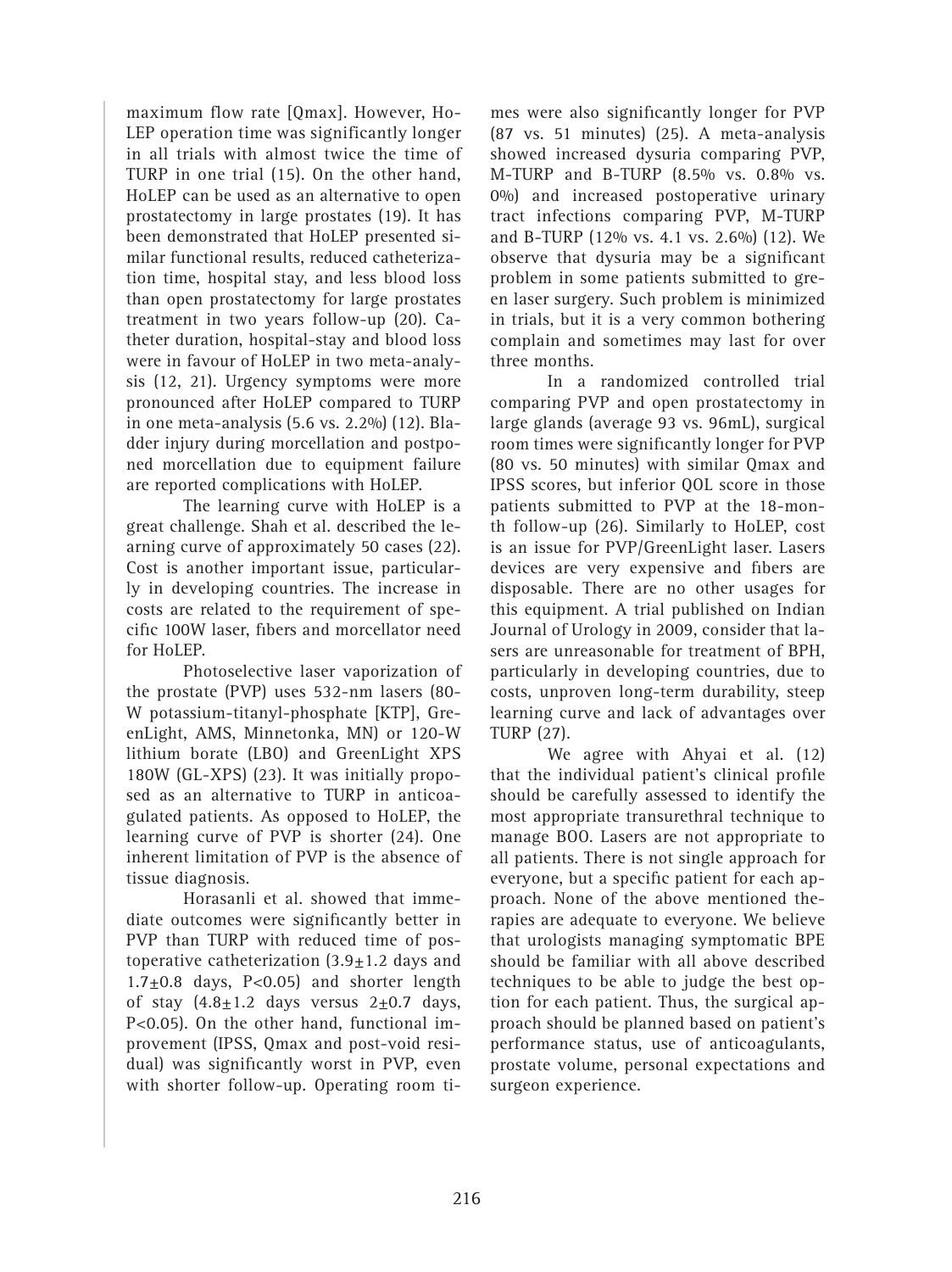## **REFERENCES**

- 1. Gratzke C, Bachmann A, Descazeaud A, Drake MJ, Madersbacher S, Mamoulakis C, et al. EAU Guidelines on the Assessment of Non-neurogenic Male Lower Urinary Tract Symptoms including Benign Prostatic Obstruction. Eur Urol. 2015;67:1099-109.
- 2. Roehrborn CG, McConnell JD, Barry MJ, et al. AUA Guideline on the management of benign prostatic hyperplasia. 2010. <available at. www.auanet.org/ documents/education/clinical-guidance/Benign-Prostatic-Hyperplasia.pdf>
- 3. de la Rosette JJ, Alivizatos G, Madersbacher S, Perachino M, Thomas D, Desgrandchamps F, et al. EAU Guidelines on benign prostatic hyperplasia (BPH). Eur Urol. 2001;40:256-63; discussion 264.
- 4. Madersbacher S, Marberger M. Is transurethral resection of the prostate still justified? BJU Int. 1999;83:227-37.
- 5. Malek RS, Kuntzman RS, Barrett DM. Photoselective potassium-titanyl-phosphate laser vaporization of the benign obstructive prostate: observations on longterm outcomes. J Urol. 2005;174(4 Pt 1):1344-8.
- 6. Peterson MD, Matlaga BR, Kim SC, Kuo RL, Soergel TM, Watkins SL, et al. Holmium laser enucleation of the prostate for men with urinary retention. J Urol. 2005;174:998-1001.
- 7. Barber NJ, Muir GH. High-power KTP laser prostatectomy: the new challenge to transurethral resection of the prostate. Curr Opin Urol. 2004;14:21- 5.
- 8. Schatzl G, Madersbacher S, Lang T, Marberger M. The early postoperative morbidity of transurethral resection of the prostate and of 4 minimally invasive treatment alternatives. J Urol. 1997;158:105-10.
- 9. Schatzl G, Madersbacher S, Djavan B, Lang T, Marberger M. Two-year results of transurethral resection of the prostate versus four 'less invasive' treatment options. Eur Urol. 2000;37:695-701.
- 10. Mebust WK, Holtgrewe HL, Cockett AT, Peters PC. Transurethral prostatectomy: immediate and postoperative complications. A cooperative study of 13 participating institutions evaluating 3,885 patients. J Urol. 1989;141:243-7.
- 11. Reich O, Gratzke C, Bachmann A, Seitz M, Schlenker B, Hermanek P, et al. Morbidity, mortality and early outcome of transurethral resection of the prostate: a prospective multicenter evaluation of 10,654 patients. J Urol. 2008;180:246-9.
- 12. Ahyai SA, Gilling P, Kaplan SA, Kuntz RM, Madersbacher S, Montorsi F, et al. Meta-analysis of functional outcomes and complications following transurethral procedures for lower urinary tract symptoms resulting from benign prostatic enlargement. Eur Urol. 2010;58:384-97.
- 13. Mamoulakis C, Ubbink DT, de la Rosette JJ. Bipolar versus monopolar transurethral resection of the prostate: a systematic review and meta-analysis of randomized controlled trials. Eur Urol. 2009;56:798-809.
- 14. Yu X, Elliott SP, Wilt TJ, McBean AM. Practice patterns in benign prostatic hyperplasia surgical therapy: the dramatic increase in minimally invasive technologies. J Urol. 2008;180:241-5.
- 15. Wilson LC, Gilling PJ, Williams A, Kennett KM, Frampton CM, Westenberg AM, et al. A randomised trial comparing holmium laser enucleation versus transurethral resection in the treatment of prostates larger than 40 grams: results at 2 years. Eur Urol. 2006;50:569-73.
- 16. Kuntz RM, Ahyai S, Lehrich K, Fayad A. Transurethral holmium laser enucleation of the prostate versus transurethral electrocautery resection of the prostate: a randomized prospective trial in 200 patients. J Urol. 2004;172:1012-6.
- 17. Montorsi F, Naspro R, Salonia A, Suardi N, Briganti A, Zanoni M, et al. Holmium laser enucleation versus transurethral resection of the prostate: results from a 2-center, prospective, randomized trial in patients with obstructive benign prostatic hyperplasia. J Urol. 2004;172(5 Pt 1):1926-9.
- 18. Gupta N, Sivaramakrishna, Kumar R, Dogra PN, Seth A. Comparison of standard transurethral resection, transurethral vapour resection and holmium laser enucleation of the prostate for managing benign prostatic hyperplasia of >40 g. BJU Int. 2006;97:85-9.
- 19. Kuntz RM, Lehrich K, Ahyai S. Does perioperative outcome of transurethral holmium laser enucleation of the prostate depend on prostate size? J Endourol. 2004;18:183-8.
- 20. Naspro R, Suardi N, Salonia A, Scattoni V, Guazzoni G, Colombo R, et al. Holmium laser enucleation of the prostate versus open prostatectomy for prostates >70 g: 24-month follow-up. Eur Urol. 2006;50:563-8.
- 21. Tan A, Liao C, Mo Z, Cao Y. Meta-analysis of holmium laser enucleation versus transurethral resection of the prostate for symptomatic prostatic obstruction. Br J Surg. 2007;94:1201-8.
- 22. Shah HN, Mahajan AP, Sodha HS, Hegde S, Mohile PD, Bansal MB. Prospective evaluation of the learning curve for holmium laser enucleation of the prostate. J Urol. 2007;177:1468-74.
- 23. Bouchier-Hayes DM, Van Appledorn S, Bugeja P, Crowe H, Challacombe B, Costello AJ. A randomized trial of photoselective vaporization of the prostate using the 80-W potassium-titanyl-phosphate laser vs transurethral prostatectomy, with a 1-year followup. BJU Int. 2010;105:964-9.
- 24. Seki N, Nomura H, Yamaguchi A, Naito S. Evaluation of the learning curve for photoselective vaporization of the prostate over the course of 74 cases. J Endourol. 2008;22:1731-5.